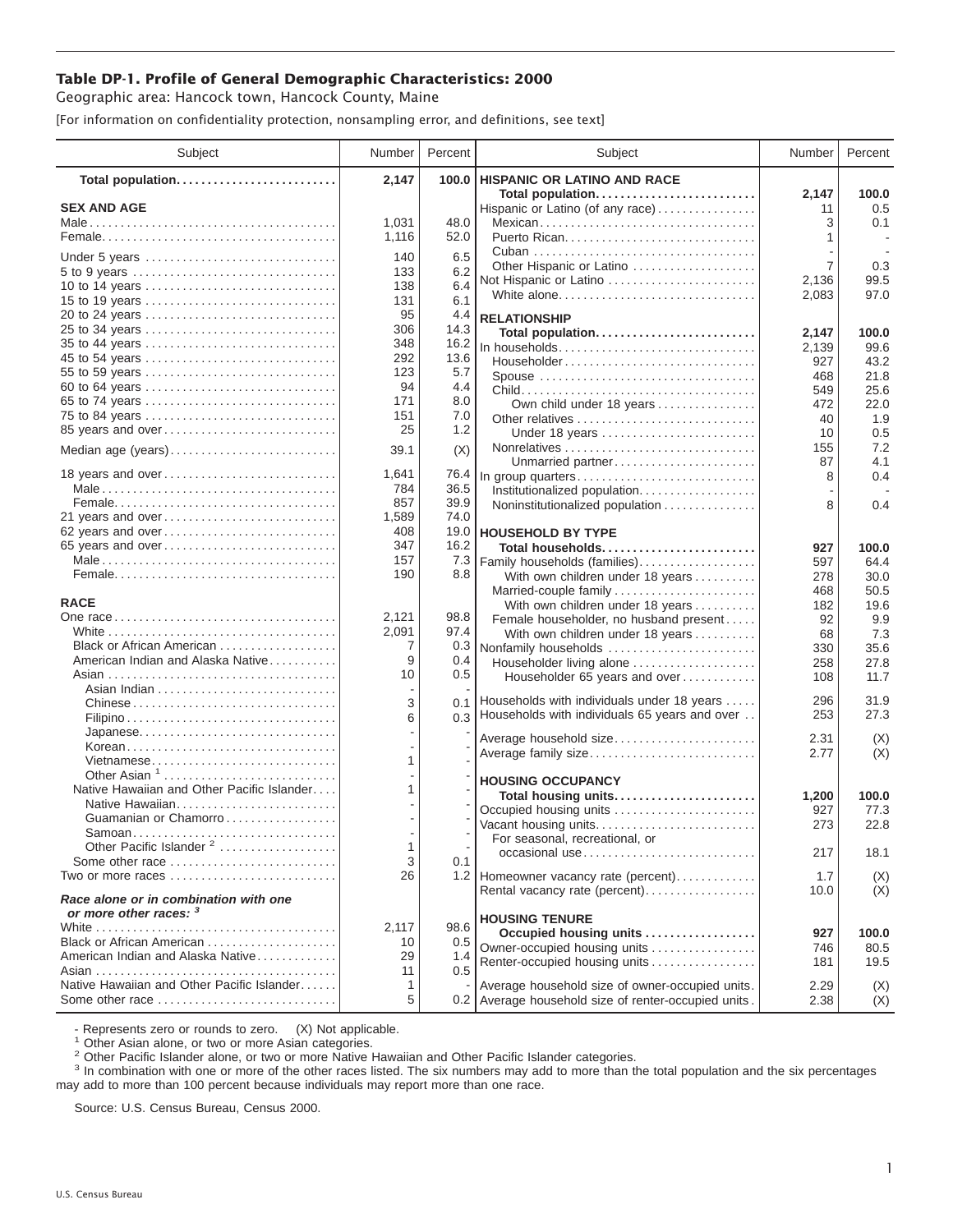## **Table DP-2. Profile of Selected Social Characteristics: 2000**

Geographic area: Hancock town, Hancock County, Maine

[Data based on a sample. For information on confidentiality protection, sampling error, nonsampling error, and definitions, see text]

| Subject                                              | Number      | Percent       | Subject                                 | Number         | Percent     |
|------------------------------------------------------|-------------|---------------|-----------------------------------------|----------------|-------------|
| <b>SCHOOL ENROLLMENT</b>                             |             |               | <b>NATIVITY AND PLACE OF BIRTH</b>      |                |             |
| Population 3 years and over                          |             |               | Total population                        | 2,147          | 100.0       |
| enrolled in school                                   | 474         |               |                                         | 2,090          | 97.3        |
| Nursery school, preschool                            | 16          | 3.4           | Born in United States                   | 2,067          | 96.3        |
| Kindergarten                                         | 41          | 8.6           | State of residence                      | 1,371          | 63.9        |
| Elementary school (grades 1-8)                       | 209         | 44.1          | Different state                         | 696            | 32.4        |
|                                                      | 137         | 28.9          | Born outside United States              | 23             | 1.1         |
| College or graduate school                           | 71          |               | 15.0   Foreign born                     | 57             | 2.7         |
|                                                      |             |               | Entered 1990 to March 2000              | 12             | 0.6         |
| <b>EDUCATIONAL ATTAINMENT</b>                        |             |               | Naturalized citizen                     | 45             | 2.1         |
| Population 25 years and over                         | 1,508<br>55 | 100.0         |                                         | 12             | 0.6         |
| Less than 9th grade<br>9th to 12th grade, no diploma | 147         | 3.6<br>9.7    | <b>REGION OF BIRTH OF FOREIGN BORN</b>  |                |             |
| High school graduate (includes equivalency)          | 561         | 37.2          | Total (excluding born at sea)           | 57             | 100.0       |
| Some college, no degree                              | 321         | 21.3          |                                         | 26             | 45.6        |
| Associate degree                                     | 95          | 6.3           |                                         | 11             | 19.3        |
| Bachelor's degree                                    | 217         | 14.4          |                                         |                |             |
| Graduate or professional degree                      | 112         | 7.4           |                                         | $\overline{2}$ | 3.5         |
|                                                      |             |               |                                         | 5              | 8.8         |
| Percent high school graduate or higher               | 86.6        | (X)           | Northern America                        | 13             | 22.8        |
| Percent bachelor's degree or higher                  | 21.8        | (X)           | <b>LANGUAGE SPOKEN AT HOME</b>          |                |             |
| <b>MARITAL STATUS</b>                                |             |               | Population 5 years and over             | 2,004          | 100.0       |
| Population 15 years and over                         | 1,731       | 100.0         | English only                            | 1.946          | 97.1        |
| Never married                                        | 309         | 17.9          | Language other than English             | 58             | 2.9         |
| Now married, except separated                        | 994         | 57.4          | Speak English less than "very well"     | 13             | 0.6         |
| Separated                                            | 40          | 2.3           | Spanish                                 | 9              | 0.4         |
|                                                      | 128         | 7.4           | Speak English less than "very well"     | 5              | 0.2         |
|                                                      | 87          | 5.0           | Other Indo-European languages           | 41             | 2.0         |
|                                                      | 260         | 15.0          | Speak English less than "very well"     | 5              | 0.2         |
|                                                      | 159         | 9.2           | Asian and Pacific Island languages      | 8              | 0.4         |
|                                                      |             |               | Speak English less than "very well"     | 3              | 0.1         |
| <b>GRANDPARENTS AS CAREGIVERS</b>                    |             |               | <b>ANCESTRY (single or multiple)</b>    |                |             |
| Grandparent living in household with                 |             |               | Total population                        | 2,147          | 100.0       |
| one or more own grandchildren under                  |             |               | Total ancestries reported               | 2,251          | 104.8       |
| Grandparent responsible for grandchildren            | 11<br>3     | 100.0<br>27.3 |                                         | 4              | 0.2         |
|                                                      |             |               |                                         |                |             |
| <b>VETERAN STATUS</b>                                |             |               |                                         | 9              | 0.4         |
| Civilian population 18 years and over                | 1,630       | 100.0         |                                         | 20             | 0.9         |
| Civilian veterans                                    | 323         | 19.8          |                                         | 497            | 23.1        |
|                                                      |             |               | French (except Basque) <sup>1</sup>     | 137            | 6.4         |
| <b>DISABILITY STATUS OF THE CIVILIAN</b>             |             |               | French Canadian <sup>1</sup>            | 111            | 5.2         |
| NONINSTITUTIONALIZED POPULATION                      |             |               |                                         | 181            | 8.4         |
| Population 5 to 20 years                             | 404         | 100.0         |                                         | 5              | 0.2         |
| With a disability                                    | 38          | 9.4           |                                         | 399            | 18.6        |
| Population 21 to 64 years                            | 1,244       | 100.0         |                                         | 110            | 5.1         |
| With a disability                                    | 235         | 18.9          |                                         | 2              | 0.1         |
|                                                      | 51.9        | (X)           | Norwegian                               | 15             | 0.7         |
|                                                      | 1,009       | 81.1          |                                         | 34             | 1.6         |
|                                                      | 83.6        | (X)           |                                         | $\overline{2}$ | 0.1         |
| Population 65 years and over                         | 348         | 100.0         |                                         | 3              | 0.1         |
| With a disability                                    | 113         | 32.5          |                                         | 61             | 2.8         |
|                                                      |             |               |                                         | 119            | 5.5         |
| <b>RESIDENCE IN 1995</b>                             |             |               |                                         |                |             |
| Population 5 years and over                          | 2,004       | 100.0         | Subsaharan African                      |                |             |
| Same house in 1995                                   | 1,199       | 59.8          |                                         | 15             | 0.7         |
| Different house in the U.S. in 1995                  | 791         | 39.5          |                                         |                |             |
| Same county                                          | 464         | 23.2          | United States or American               | 3              | 0.1         |
|                                                      | 327<br>146  | 16.3<br>7.3   |                                         | 254<br>27      | 11.8<br>1.3 |
| Different state                                      | 181         | 9.0           | West Indian (excluding Hispanic groups) | 5              | 0.2         |
|                                                      | 14          | 0.7           | Other ancestries                        | 238            | 11.1        |
|                                                      |             |               |                                         |                |             |

-Represents zero or rounds to zero. (X) Not applicable. 1 The data represent a combination of two ancestries shown separately in Summary File 3. Czech includes Czechoslovakian. French includes Alsatian. French Canadian includes Acadian/Cajun. Irish includes Celtic.

Source: U.S. Bureau of the Census, Census 2000.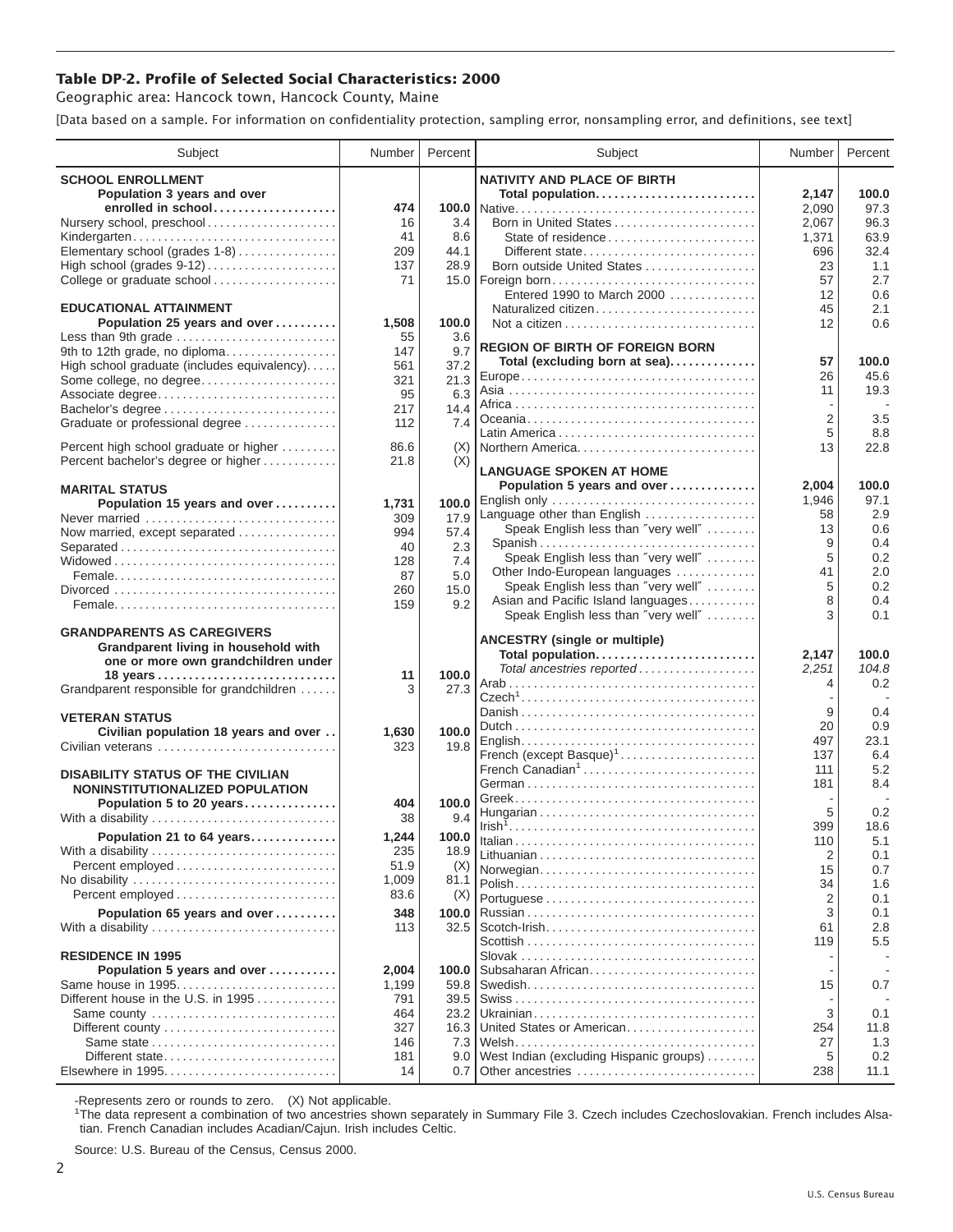## **Table DP-3. Profile of Selected Economic Characteristics: 2000**

Geographic area: Hancock town, Hancock County, Maine [Data based on a sample. For information on confidentiality protection, sampling error, nonsampling error, and definitions, see text]

| Subject                                                                         | Number | Percent | Subject                                                                                | Number         | Percent |
|---------------------------------------------------------------------------------|--------|---------|----------------------------------------------------------------------------------------|----------------|---------|
| <b>EMPLOYMENT STATUS</b>                                                        |        |         | <b>INCOME IN 1999</b>                                                                  |                |         |
| Population 16 years and over                                                    | 1,695  | 100.0   | Households                                                                             | 934            | 100.0   |
|                                                                                 | 1,137  | 67.1    | Less than \$10,000                                                                     | 78             | 8.4     |
| Civilian labor force                                                            | 1,129  |         |                                                                                        | 81             | 8.7     |
| Employed                                                                        | 1,064  |         |                                                                                        | 160            | 17.1    |
|                                                                                 | 65     |         |                                                                                        | 180            | 19.3    |
| Percent of civilian labor force                                                 | 5.8    | (X)     | $\frac{1}{2}$ \$35,000 to \$49,999                                                     | 188            | 20.1    |
|                                                                                 | 8      |         |                                                                                        | 160            | 17.1    |
| Not in labor force                                                              | 558    |         |                                                                                        | 46             | 4.9     |
|                                                                                 |        |         | \$100,000 to \$149,999                                                                 | 32             | 3.4     |
| Females 16 years and over                                                       | 894    | 100.0   | \$150,000 to \$199,999                                                                 | 2              | 0.2     |
| In labor force $\ldots, \ldots, \ldots, \ldots, \ldots, \ldots, \ldots, \ldots$ | 551    | 61.6    | \$200,000 or more                                                                      | $\overline{7}$ | 0.7     |
| Civilian labor force                                                            | 549    | 61.4    | Median household income (dollars)                                                      | 32,778         | (X)     |
| Employed                                                                        | 513    | 57.4    |                                                                                        |                |         |
| Own children under 6 years                                                      | 161    | 100.0   | With earnings                                                                          | 744            | 79.7    |
| All parents in family in labor force                                            | 105    | 65.2    | Mean earnings (dollars) <sup>1</sup>                                                   | 38,198         | (X)     |
|                                                                                 |        |         | With Social Security income                                                            | 299            | 32.0    |
| <b>COMMUTING TO WORK</b>                                                        |        |         | Mean Social Security income $(dollars)^1$                                              | 9,645          | (X)     |
| Workers 16 years and over                                                       | 1,047  |         | 100.0 With Supplemental Security Income                                                | 19             | 2.0     |
| Car, truck, or van - - drove alone                                              | 847    | 80.9    | Mean Supplemental Security Income                                                      |                |         |
| Car, truck, or van - - carpooled                                                | 108    | 10.3    | $\text{(dollars)}^1 \dots \dots \dots \dots \dots \dots \dots \dots \dots \dots \dots$ | 6,347          | (X)     |
| Public transportation (including taxicab)                                       | 8      |         | 0.8 With public assistance income                                                      | 44             | 4.7     |
|                                                                                 | 27     | 2.6     | Mean public assistance income $(dollars)1 \ldots$ .                                    | 2.547          | (X)     |
| Other means                                                                     | 9      |         | 0.9 With retirement income                                                             | 157            | 16.8    |
| Worked at home                                                                  | 48     | 4.6     | Mean retirement income $(dollars)1$                                                    | 17,130         | (X)     |
| Mean travel time to work $(minutes)^1$                                          | 22.0   | (X)     |                                                                                        |                |         |
|                                                                                 |        |         | Families                                                                               | 608            | 100.0   |
| <b>Employed civilian population</b>                                             |        |         | Less than \$10,000                                                                     | 26             | 4.3     |
| 16 years and over                                                               | 1,064  |         |                                                                                        | 29             | 4.8     |
| <b>OCCUPATION</b>                                                               |        |         | \$15,000 to \$24,999                                                                   | 102            | 16.8    |
| Management, professional, and related                                           |        |         | \$25,000 to \$34,999                                                                   | 124            | 20.4    |
|                                                                                 | 291    |         |                                                                                        | 138            | 22.7    |
| Service occupations                                                             | 186    |         |                                                                                        | 115            | 18.9    |
| Sales and office occupations                                                    | 257    |         |                                                                                        | 38             | 6.3     |
| Farming, fishing, and forestry occupations                                      | 37     |         |                                                                                        | 27             | 4.4     |
| Construction, extraction, and maintenance                                       |        |         | \$150,000 to \$199,999                                                                 | 2              | 0.3     |
| occupations                                                                     | 150    |         | 14.1 \$200,000 or more                                                                 | 7              | 1.2     |
| Production, transportation, and material moving<br>occupations                  | 143    | 13.4    | Median family income (dollars)                                                         | 36,855         | (X)     |
|                                                                                 |        |         | Per capita income $(dollars)1$                                                         | 17,339         | (X)     |
| <b>INDUSTRY</b>                                                                 |        |         | Median earnings (dollars):                                                             |                |         |
| Agriculture, forestry, fishing and hunting,                                     |        |         | Male full-time, year-round workers                                                     | 27.448         | (X)     |
|                                                                                 | 61     | 5.7     | Female full-time, year-round workers                                                   | 21,031         | (X)     |
|                                                                                 | 128    | 12.0    |                                                                                        |                |         |
| Manufacturing                                                                   | 65     | 6.1     |                                                                                        | Number         | Percent |
| Wholesale trade                                                                 | 24     | 2.3     |                                                                                        | below          | below   |
| Retail trade                                                                    | 157    | 14.8    |                                                                                        | poverty        | poverty |
| Transportation and warehousing, and utilities                                   | 30     | 2.8     | Subject                                                                                | level          | level   |
|                                                                                 | 37     | 3.5     |                                                                                        |                |         |
| Finance, insurance, real estate, and rental and                                 |        |         |                                                                                        |                |         |
|                                                                                 | 59     | 5.5     | <b>POVERTY STATUS IN 1999</b>                                                          |                |         |
| Professional, scientific, management, adminis-                                  |        |         | Families                                                                               | 42             | 6.9     |
| trative, and waste management services                                          | 77     | 7.2     | With related children under 18 years                                                   | 29<br>18       | 9.9     |
| Educational, health and social services                                         | 208    | 19.5    | With related children under 5 years                                                    |                | 14.1    |
| Arts, entertainment, recreation, accommodation                                  |        |         | Families with female householder, no                                                   |                |         |
| and food services                                                               | 95     | 8.9     | husband present                                                                        | 22             | 24.4    |
| Other services (except public administration)                                   | 77     |         | 7.2 With related children under 18 years                                               | 18             | 25.7    |
| Public administration                                                           | 46     | 4.3     | With related children under 5 years                                                    | 8              | 66.7    |
|                                                                                 |        |         |                                                                                        |                |         |
| <b>CLASS OF WORKER</b>                                                          |        |         | Individuals                                                                            | 211            | 9.9     |
| Private wage and salary workers                                                 | 767    |         | 72.1 18 years and over                                                                 | 151            | 9.2     |
|                                                                                 | 126    | 11.8    | 65 years and over                                                                      | 31             | 8.9     |
| Self-employed workers in own not incorporated                                   |        |         | Related children under 18 years                                                        | 60             | 12.3    |
|                                                                                 | 167    | 15.7    | Related children 5 to 17 years                                                         | 41             | 11.8    |
| Unpaid family workers                                                           | 4      |         | 0.4 Unrelated individuals 15 years and over                                            | 89             | 19.6    |

-Represents zero or rounds to zero. (X) Not applicable.

<sup>1</sup>If the denominator of a mean value or per capita value is less than 30, then that value is calculated using a rounded aggregate in the numerator. See text.

Source: U.S. Bureau of the Census, Census 2000.